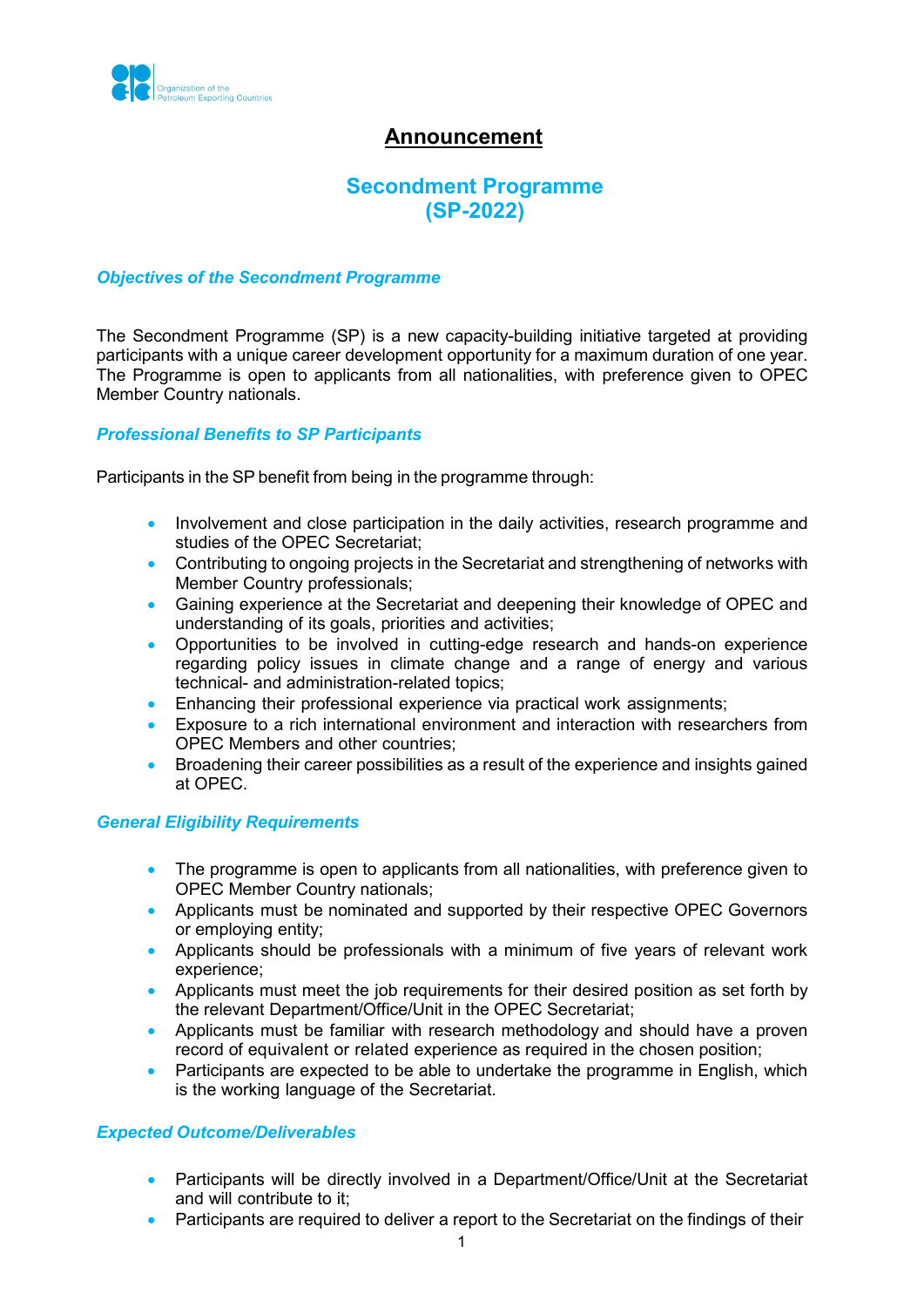

research projects;

- Participants are required to make a presentation at the end of their assignments and discuss their findings with members of the Secretariat;
- All intellectual property arising from the secondment period by participants belongs to the Secretariat;
- An intellectual property and confidentiality agreement will be signed before a successful participant is formally accepted into the programme.

#### *Duration & Working Hours*

The duration of the programme will be a maximum of 12 months. SP participants are expected to observe and adhere to the official working hours of the Secretariat and/or any other rules and procedures applicable in the Secretariat.

*Allowances, Accommodation, Travel and Insurance*

- Participants are required to have full paid employment in their own seconding Member Country or entity, and be able to fully support themselves financially while staying in Vienna. Participants must also provide adequate evidence of this situation before being admitted to the programme.
- Participants must arrange their own health/sickness insurance and provide evidence that they possess adequate health coverage before arriving in Vienna. The Secretariat will not be responsible for any health or sickness claims stemming from the secondment period.
- The Secretariat will enroll participants in its accident insurance scheme for the duration of their stay in the programme at the Secretariat.

#### *Application Evaluation Criterion*

Candidates' professional merit and potential for successful research and/or related working experience will be the main consideration when evaluating applicants.

#### *Application Procedure*

Applicants are required to fill out an application form and submit a short research proposal. The completed application form, along with a curriculum vitae (CV) and other supporting documents, should be sent through Governors or a seconding entity according to a deadline established by the Secretariat.

The following are the vacancies available in the different Departments/Offices/Units at the Secretariat for the Secondment Programme 2022: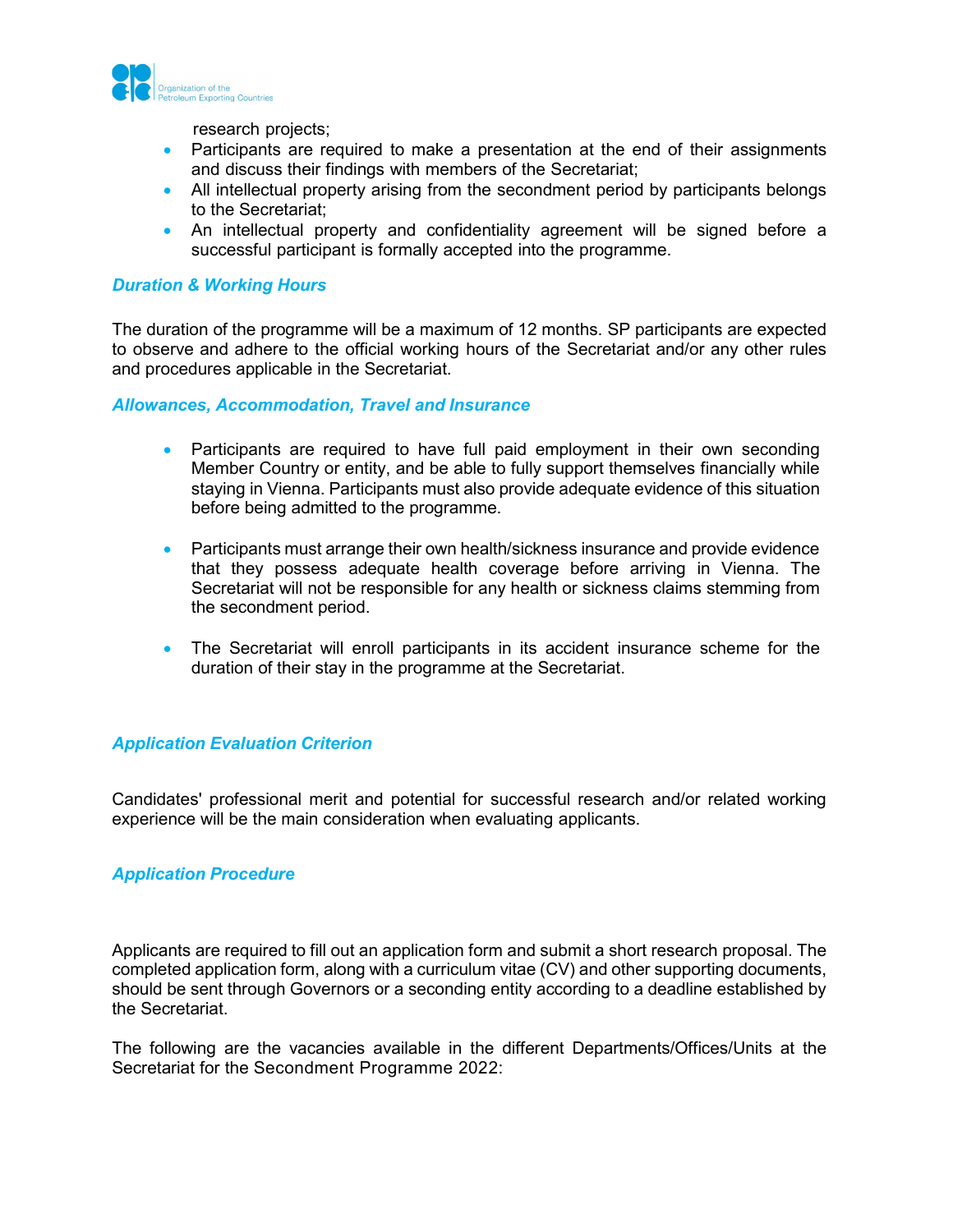

# **Petroleum Studies Department**

## *Introduction to the Petroleum Studies Department*

The Department is responsible for the continuous monitoring of oil and product market developments in the short term. It analyses these developments and makes its findings available to the OPEC Conference for its decision-making processes, as well as to Member Countries. **Mr. Behrooz Baikalizadeh, is currently Head of the Petroleum Studies Department.**

#### *Vacancies:*

**1. Oil Market Analyst**

## **Assignments:**

To assess overall regional oil product supply/demand balance by product category and analyze recent evolution. This includes looking at refinery output in terms of products produced and comparing this with final end-user demand on an annual and regional basis. The difference between observed supply and final demand leads to assessed total oil balance by product. Changes observed in these balances in recent years should be highlighted and explained. Prepare a study and presentation.

#### **Duration:** six months

#### **Requirements:**

Candidate should have a min. 10 years of experience in oil market analysis, preferably with an advanced degree.

## **2. Oil Supply Analyst/Data Base Programmer**

#### **Assignments:**

To maintain, update and enhance the existing supply forecast database with regard to oil production, focusing on non-OPEC supply developments (new projects, FIDs, decline rates, planned and unplanned outages, etc.) with a special focus on US shale production.

#### **Duration:** one year

#### **Requirements:**

Candidate should have min. of 10 years' experience in petroleum engineering or geosciences. He/she should be familiar with computer software engineering and able to programme a comprehensive database, focusing on oil market and oil supply forecasting analysis.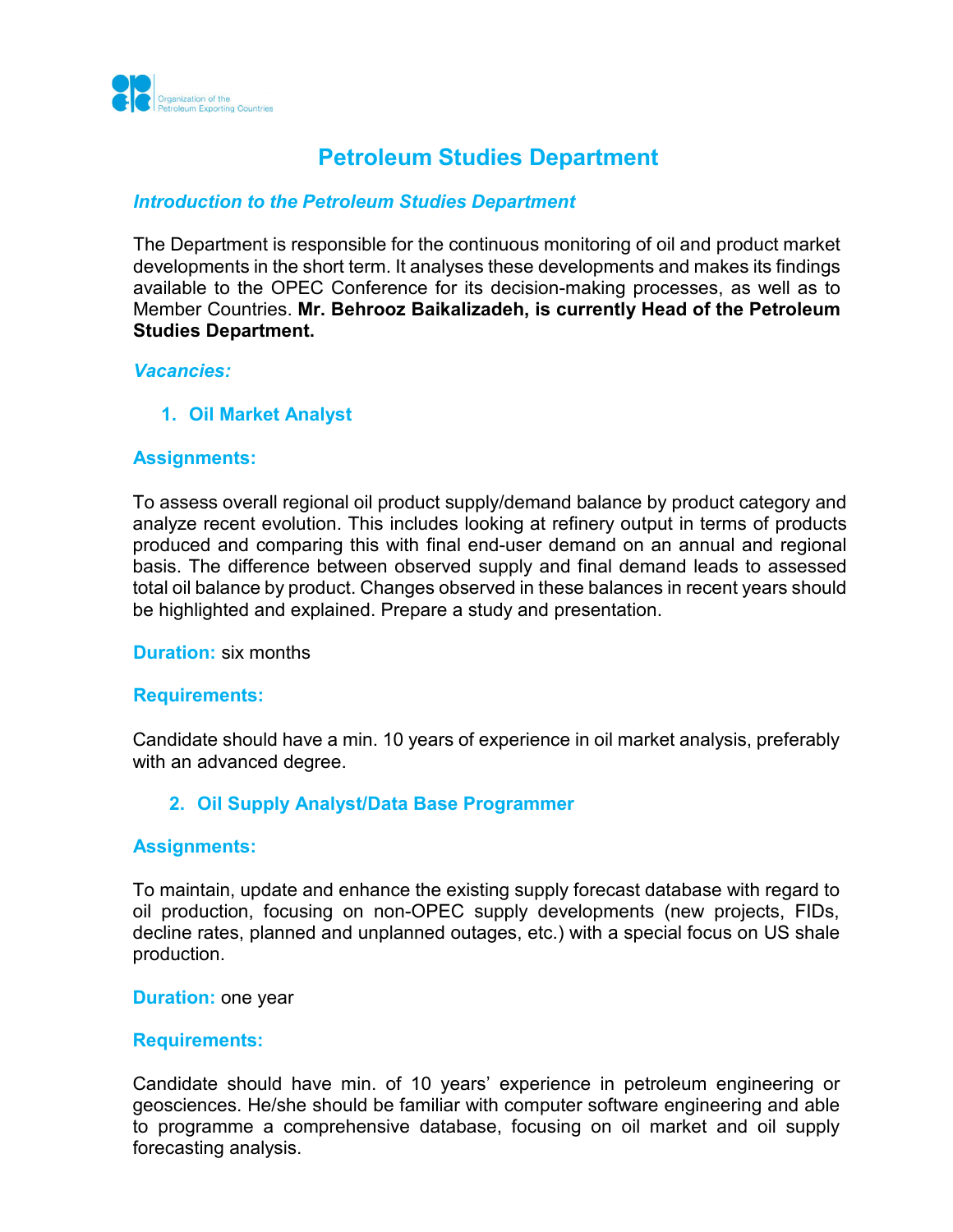

# **Energy Studies Department**

## *Introduction to the Energy Studies Department*

The Department is responsible for monitoring, analyzing and forecasting world energy developments in the medium and long term and reporting thereon. It also monitors developments, and undertakes specific studies, on energy demand and productionrelated technology and the emerging implications for OPEC.

#### *Vacancies:*

#### **1. Energy Economist**

#### **Assignments:**

To conduct research activities related to socio-demographic and economic trends and their implications for the global and regional energy scene. To develop and maintain models on medium- and long-term regional economic growth and provide input to the OPEC energy models. To contribute to the World Oil Outlook.

**Duration:** one year

#### **Requirements:**

Candidate should have a min. six years experience; an advanced degree is preferred.

#### **2. Technology Analyst**

#### **Assignments:**

To study and analyze technological developments in fields pertaining to energy and to carry out in-depth studies on technologies that could result in a departure from current trends in supply/demand patterns; to assess potential technology breakthroughs; to develop technology-rich scenarios for the OPEC World Oil Outlook; and to contribute to the development of modeling tools addressing the impact of technology on energy supply/demand levels and structure.

#### **Duration: one year**

#### **Requirements:**

Candidate should have min. eight years experience; an advanced degree is preferred.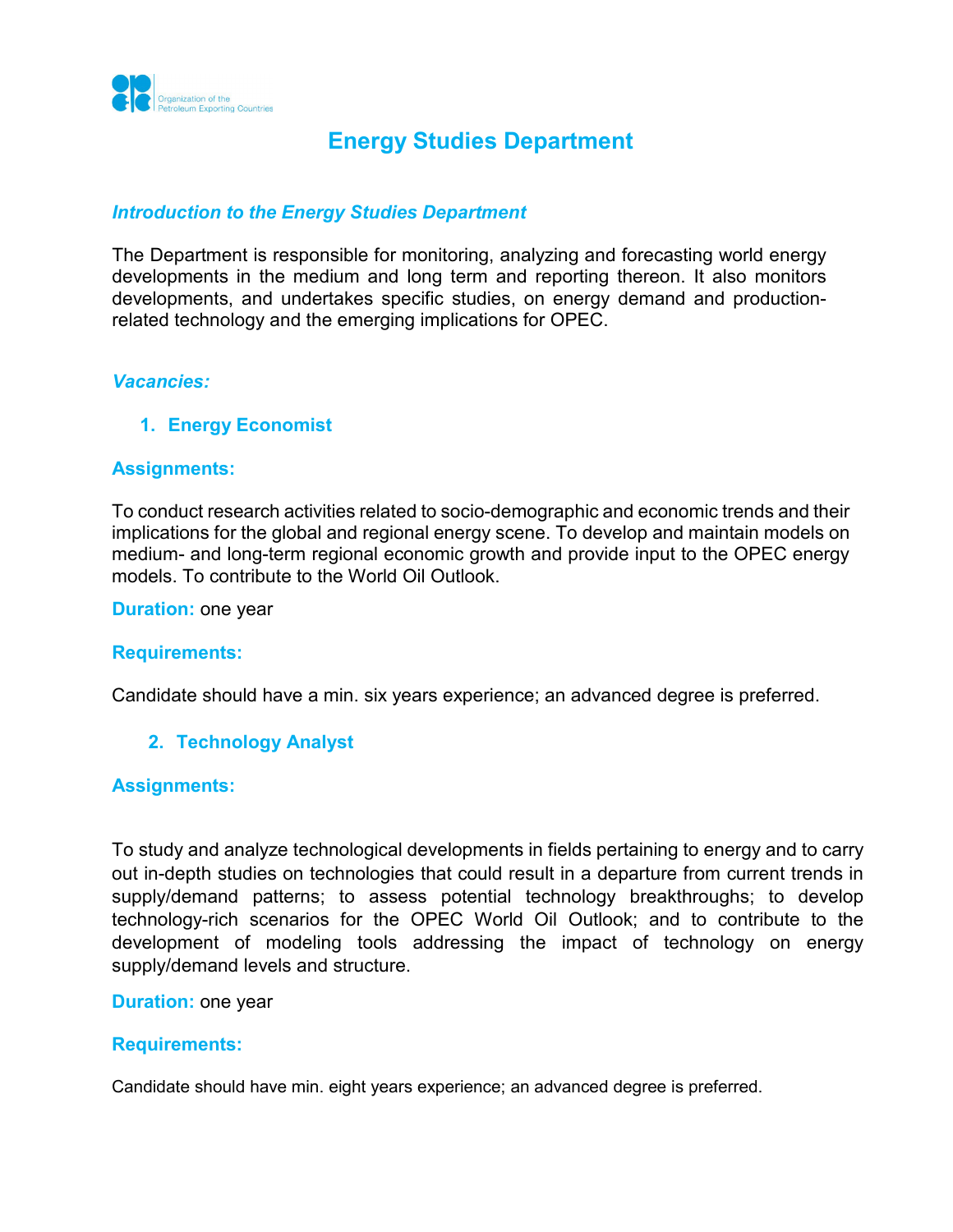

# **Data Services Department**

## *Introduction to the Data Services Department*

The Data Services Department (DSD) contributes to studies and assessments produced by the Secretariat's Research Division by providing up-to-date and timely statistical data and reliable analysis, as well as the development of relevant software. Furthermore, it provides dependable references on oil and energy. The Department's responsibilities also include provisioning of reliable database and software solutions to support the modelling capabilities of the Organization and the production of one of its yearly flagship publications – the Annual Statistical Bulletin (ASB).

DSD consists of three sections: the Statistics Team, which provides data and analysis; the Development Team, which provides software, database/document management and intranet services; and the Information Centre Team, which provides research support, information collection and management services. Ms. Boshra AlSeiari is the Head of the Data Services Department.

#### *Vacancies:*

## **1. Senior Applications Specialists (2 vacant positions)**

#### **Assignments:**

- Analyses software requirements, carries out feasibility studies and systems analysis and discusses requirements with end-users.
- Handles data and systems integration work between different software systems, applications and data providers.
- Programs, maintains, adapts and tests programmes and coordinates application development.
- Uses Agile methodologies for software development and participates to /leads scrum meetings.
- Versions and organizes software for existing information system configurations.
- Develops manuals and technical documents for existing systems.
- Develops and maintains database objects (tables, stored procedures, and packages) for supported applications and ensures that database objects for the supported applications are optimized.
- Supports users, collects feedback, recommends and implements functional improvements to the respective applications.
- Recommends purchases of specific software for in-house development, provides design and programming guidelines.
- Provides training and assistance to users.
- Carries out any other tasks assigned by relevant superiors as pertain to his/her background, qualifications and position.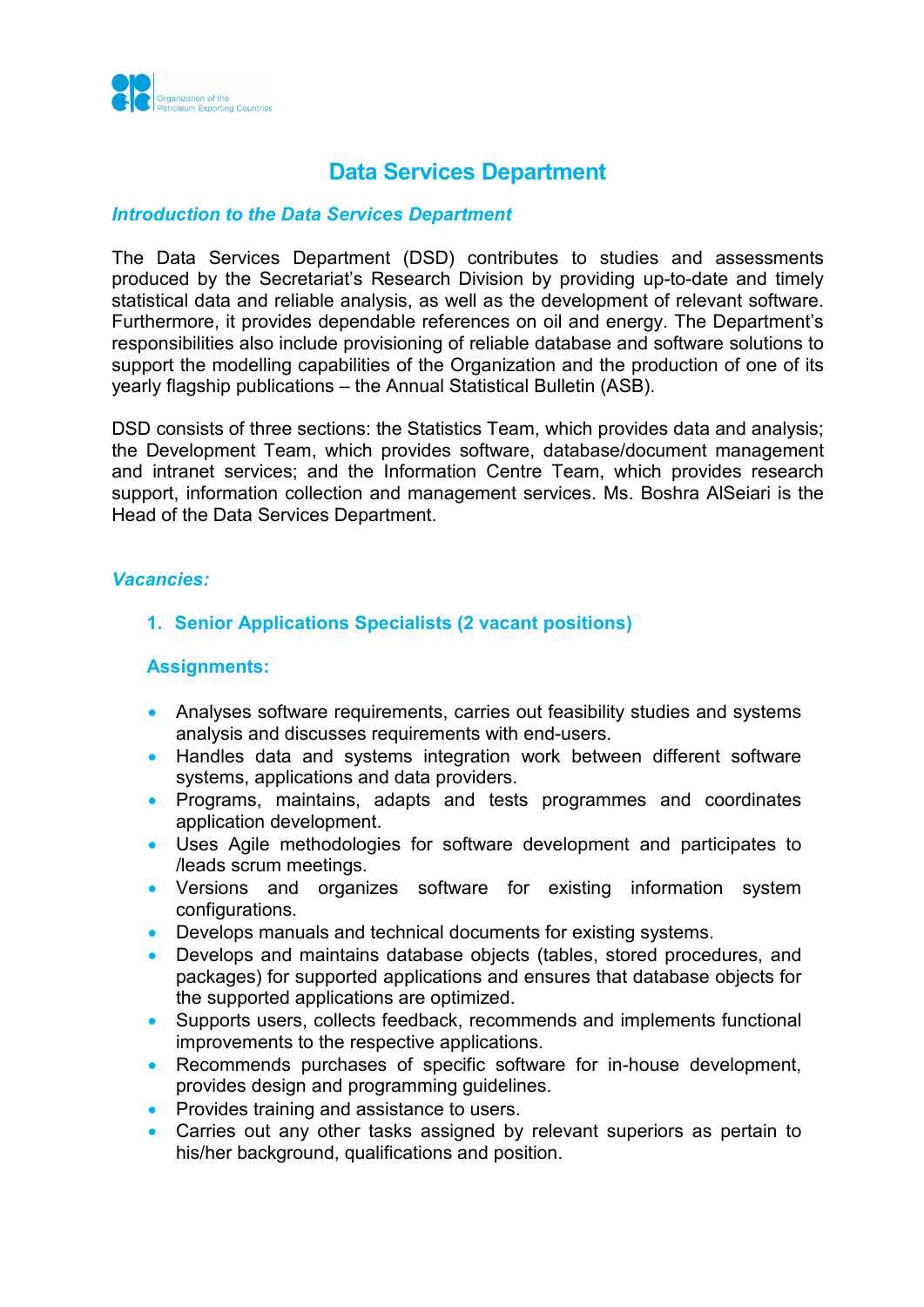## **Proposed Project**

- Set-up of a CI/CD pipeline as part of a DevOps implementation project.
- Development of unit and integration tests for Java web projects.
- Development of an online tool for Big Data processing and analysis.
- Establishment of a framework that will enforce OWASP security principles in software development projects.
- Re-development of legacy applications using state-of-the-art technology.

## **Duration:** one year

#### **Requirements:**

The candidate should have an advanced university degree in IT and min. 5 years' experience in developing web applications with Java and PHP.

The candidate should feel comfortable working in agile, test-driven projects and have sound experience in writing and executing unit and integration tests.

Preferably, the candidate has already worked with the ORACLE and MySQL DBMS and with the software development toolset from Jetbrains, including the IntelliJ IDE, TeamCity build server, the Upsource code review tool and the Youtrack issue tracking system.

## **2. Database Systems Administrator**

## **Assignments:**

- Administers, installs and designs database systems and resolves database management issues in order to ensure data availability and integrity.
- Analyzes and recommends medium- to long-term upgrades and maintenance strategies of existing database systems and servers.
- Performs upgrades and maintenance in close collaboration with all members of the development team.
- Implements database security and monitors database activity to ensure availability.
- Manages users and privileged access control.
- Prepares and allocates databases in close collaboration with the Senior Applications Specialist and Statisticians.
- Controls and executes system utilities for creating and modifying database structure and establishing standards for database performance.
- Coordinates interface with other databases so as to facilitate data sharing and ensures compatibility.

## **Proposed Projects:**

- Establishment and testing of a PostgreSQL environment.
- Establishment of MySQL Database cluster.
- Implementation and testing of different security-related software packages for Linux-based systems.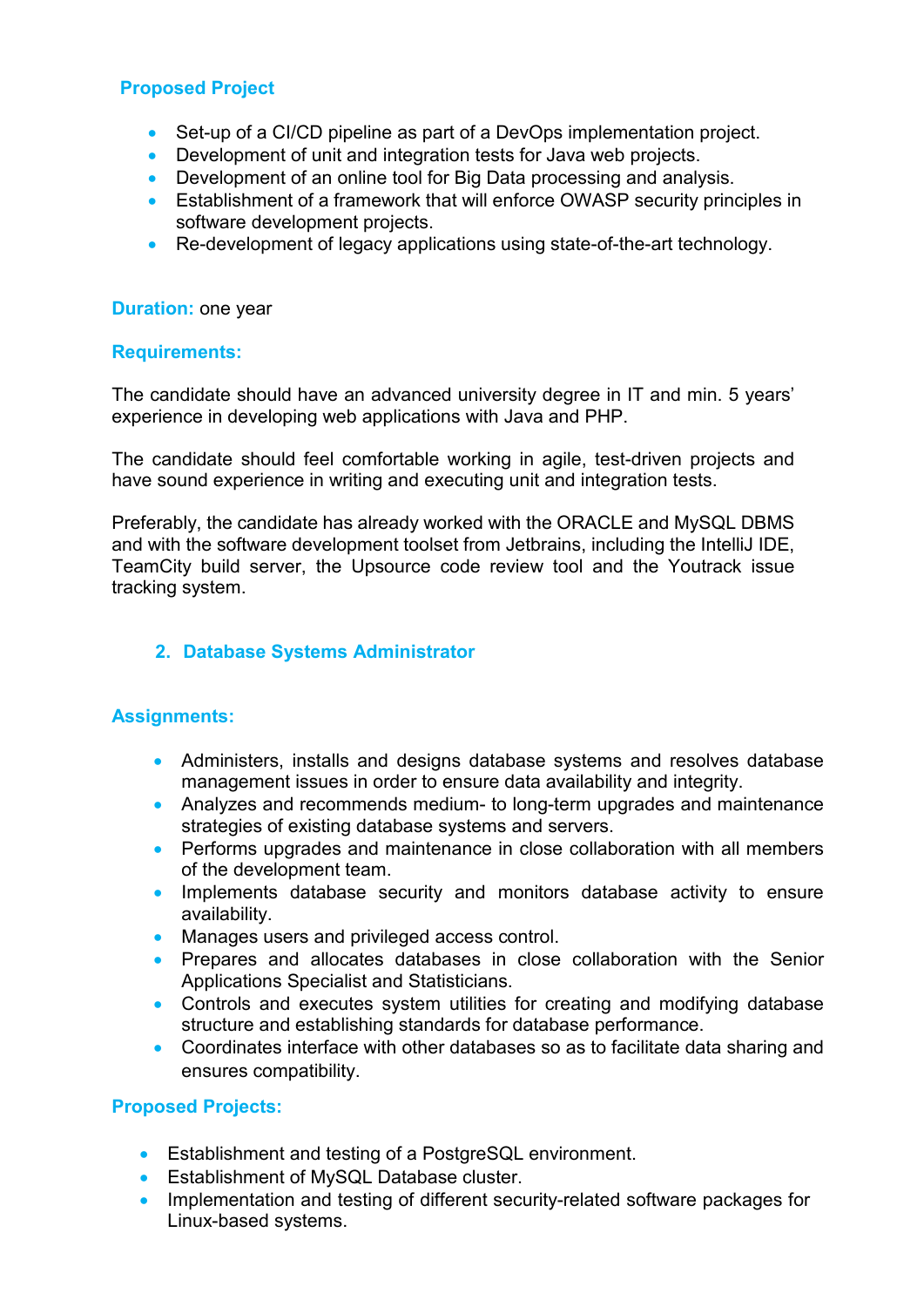## **Duration**: one year

## **Requirements:**

Candidate should have a university degree in IT and min. 5 years' experience in managing complex database systems, preferably with a focus on PostgreSQL, MySQL and Oracle and have strong knowledge of the Linux operating system (Oracle Linux, Red Hat Enterprise Linux) and virtualization technologies. Sound knowledge of different security concepts in the database and Linux domain is required.

Certifications such as e.g. OCA, OCP for databases or CISSP, CEH, SSCP or similar for security are an advantage.

## **3. Library Assistant**

#### **Assignments:**

- Assists in the implementation of Integrated Library Management System EOS.Web.
- Catalogues and corrects bibliographic records in EOS. Web.
- Documents and systematically catalogues literature purchases.
- Registers physically and electronically all incoming mail, including journals, and processes it as appropriate.
- Maintains loan records, including issuance of publications, as well as the periodic recall of books, pamphlets and journals.
- Shelves journals, books and pamphlets returned from loans.
- Maintains a physical periodical collection, including handling of archive storage, selecting journals for binding, shelving and discarding, and updating records.
- Carries out any other tasks assigned by relevant superiors and as pertain to his/her background, qualifications and position.

## **Proposed Projects:**

- Assisting in the implementation process of Integrated Library Management Syste (EOS.Web).
- Manual control of converted bibliographic records.
- Assisting in the implementation of Visual Library and undertaking other tasks related to the project Digitization of the Information Center.
- Shelving and discarding the journal collection.

**Duration**: one year

#### **Requirements:**

Candidate should have a min. secondary school certificate plus special courses, two years of working experience, with a minimum of one year in a library and good knowledge of library management systems.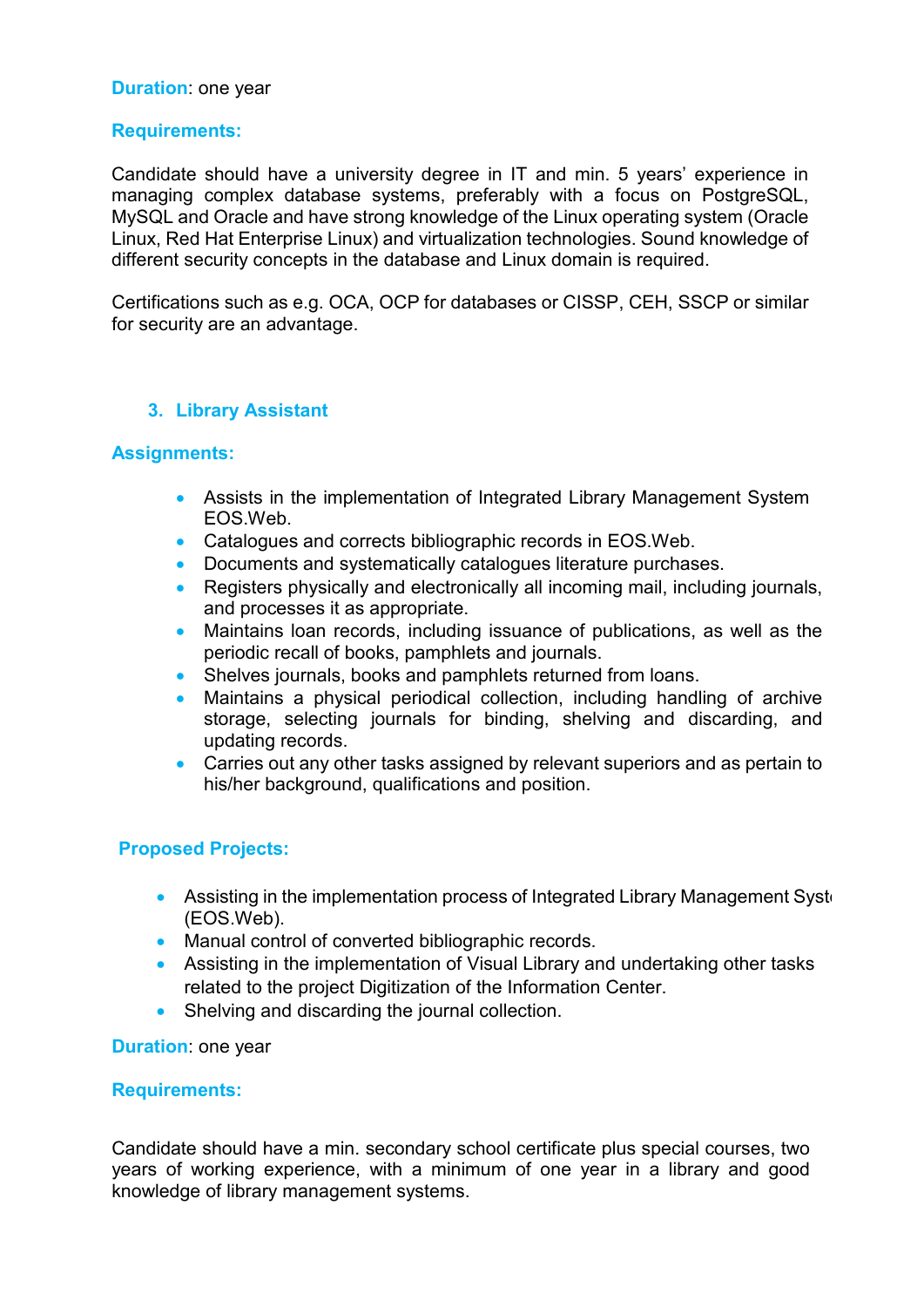- Secondary school certificate plus special courses
- Three years (with a minimum of one year in a library)
- Library management system
- MS Office
- Online searching
- Copyright Law (data protection)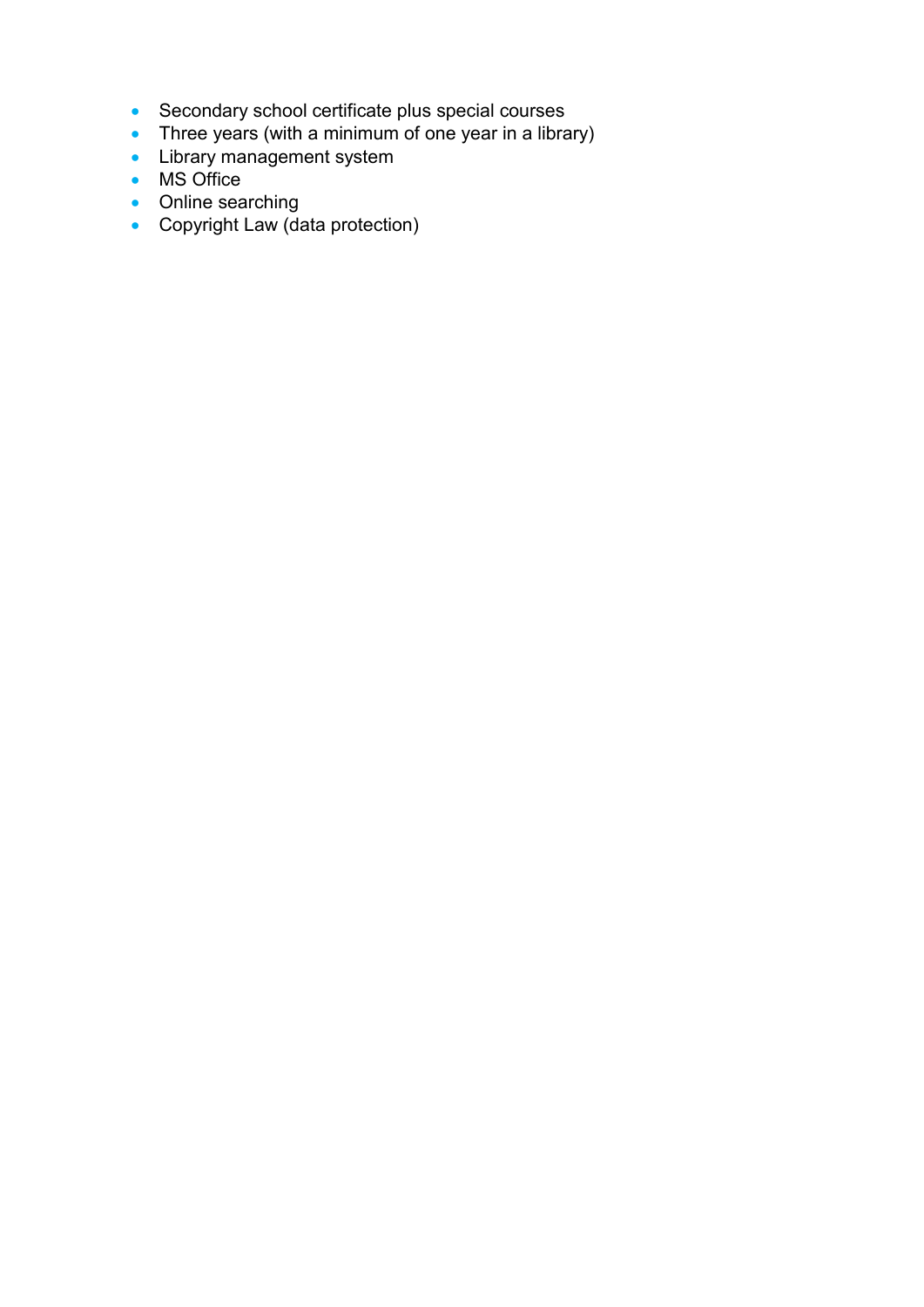

# **Legal Office**

### *Introduction to the Legal Office*

The Legal Office contributes to the conduct of the affairs of the Organization by promoting the rule of law within the Organization and in its relations with governments, organizations, enterprises and individuals and by maintaining and defending the legal claims and interests of the Organization. The Legal Office advises the Secretary General and governing bodies of the Organization in all relevant legal matters. The Office participates in the drafting and negotiation of contracts and agreements with external entities. It provides legal support and proposes amendments in respect to the Organization's organs, statutes and programmes as well as financial and staff regulations. It monitors the development of relevant legal aspects pertaining to the energy sector, nationally and internationally, conducts research and publishes up-to-date legal articles on recent and emergent trends. It protects and advances the interests of the Organization and its Member Countries in international forums. The Office provides information, knowledge and support on relevant legal issues for Member Countries, which recently have orbited around the energy transition.

#### *Vacancy:*

## **Legal Counsel**

## **Assignments:**

 Identify new trends in policy and regulation (international treaties, national law and soft law) in the mentioned legal areas and analyze their short-term and long-term impact on oil-producing countries.

Design the structure and develop the content of an Oil & Energy Transition Law training facility for lawyers in Member Countries.

**Duration:** one year

#### **Requirements:**

- Three years of professional experience, after securing a law degree.
- Knowledge of and/or experience in climate change law, energy transition law and/or environmental law.
- Experience in legal research is an advantage.
- A master's degree in environmental, international or energy law is a plus.
- Advanced knowledge of English. Working knowledge of French, Arabic and/or Chinese is an advantage.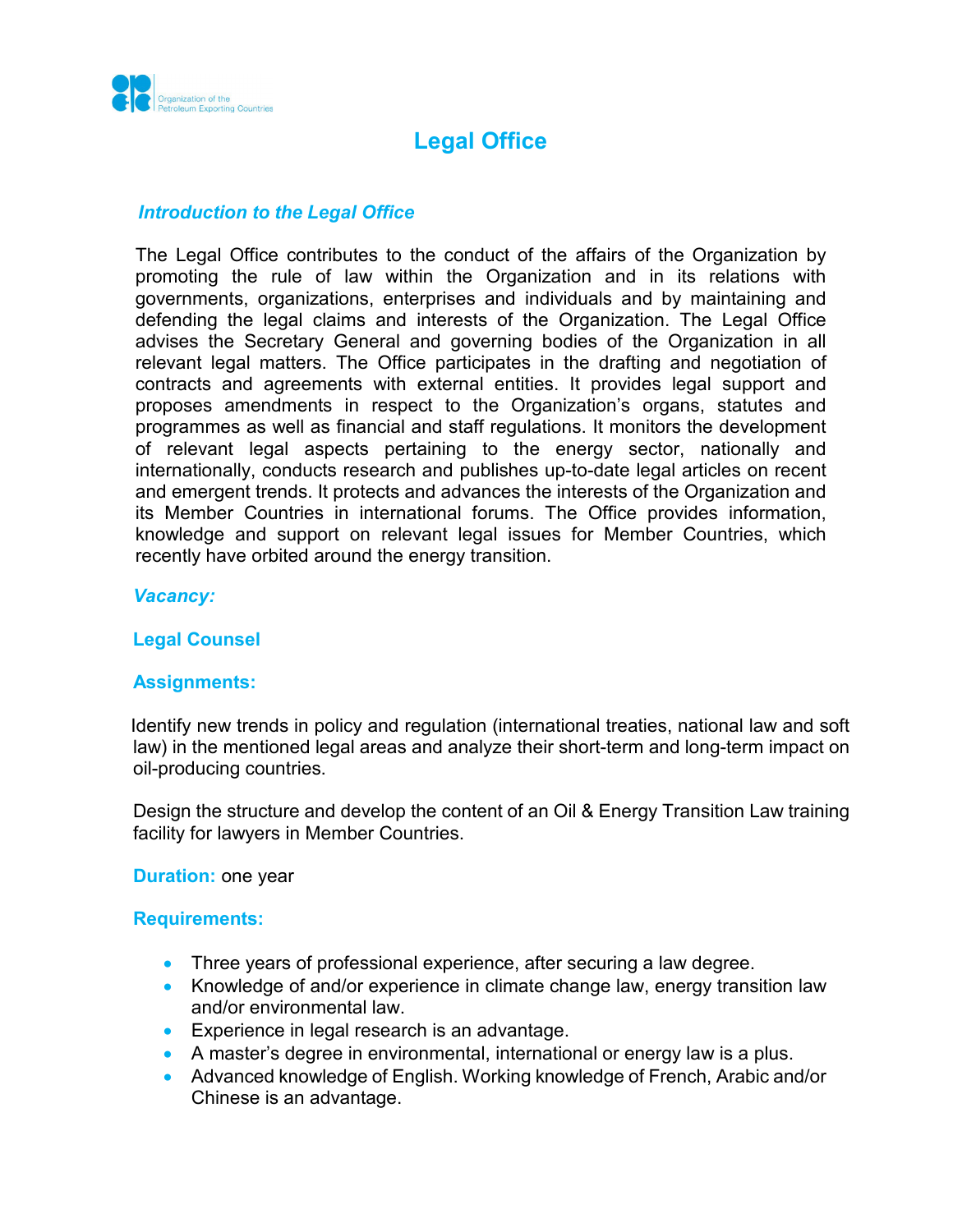

# **Administration & IT Services Department**

## *Introduction to the Administration & IT Services Department:*

The Administration and IT Services Department (AITSD) covers General and IT Services. AITSD consists of 2 sections: Administration and IT Services Section.

The Administration section is responsible for the provision of services relating to the Secretariat building, offices as well as the SG's residence, transportation; procurement and office supplies, travel, hotel and visa arrangements; removal of personal effects; implementation of Headquarters Agreement (staff registrations, license plates, declarations and other matters related to privileges and immunities) and logistics for all meetings of the Secretariat lies with Administration.

The IT Services Section is responsible for providing the Secretariat with secure and reliable IT Services. It ensures the availability and optimal performance of IT operations and resources (desktops, laptops, etc.), servers and the computer network facilities for the entire Secretariat. Furthermore, it constantly explores and keeps abreast of new technological developments, in order to provide the OPEC Secretariat with the most effective and up-to-date IT infrastructure. IT Services Section is also responsible for providing professional printing/reproduction, telecommunications and mail/courier services at the OPEC Secretariat.

Mr. Hasan Alhamadi, is currently the Head of the Administration & IT Services Department.

## *Vacancies: IT Services Section (2 vacant positions)*

#### **1. IT Services Coordinator**

#### **Assignments:**

- Ensures availability and optimal performance of the computer network facilities, particularly the e-mail, internet and printing systems, telecommunication and printing equipment as well as hardware and software planning and replacement;
- Coordinates and administers the work of the IT Services Section to ensure that staff meets their work targets; carries out server-side and client-side hardware/ software installations
- Draws up a sound fault-tolerant, data backup and disaster recovery strategy, implements and regularly revises same
- Analyzes and evaluates offers for technological requirements and makes recommendations to management.
- Supervises helpdesk activities in order to ensure that users benefit from a high level of support service; joins in providing helpdesk support when specialized knowledge is required or when there is a backlog of unresolved support calls
- Monitors network activities and conducts security checks, in conjunction with the system administrators, in order to guard against network intrusion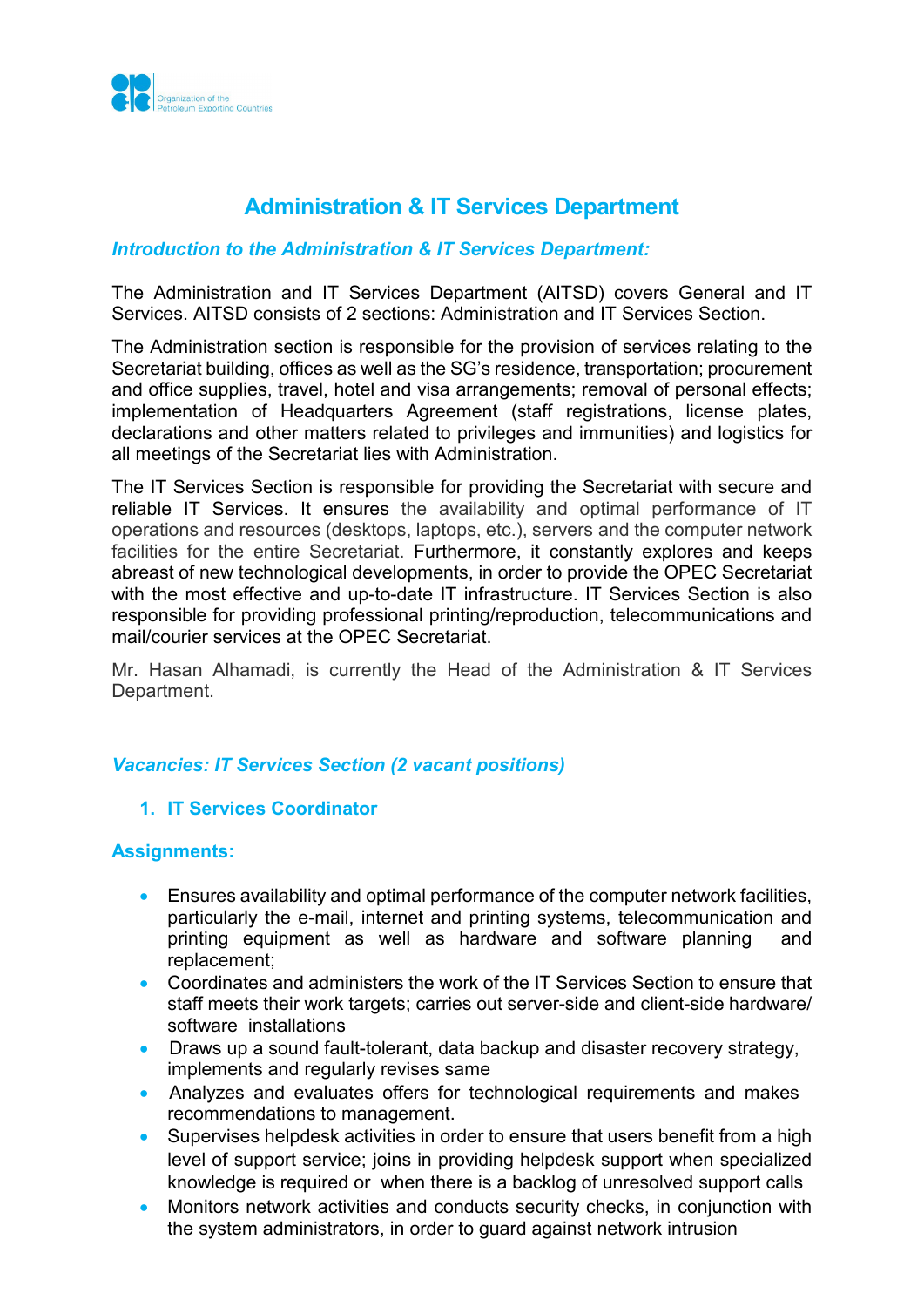- Investigates and evaluates new IT paradigms; determines the feasibility and potential benefits of new or emerging technology for OPEC's work
- Carries out any other tasks assigned by the relevant superiors as pertain to his/her background, qualifications and position.

## **Proposed Projects:**

- Business continuity and Disaster Recovery planning
- ISO 27001 implementation
- AITSD service catalogue

## **Duration: 1 year**

## **Requirements:**

The candidate should have a degree (preferably advanced) in Computer Science or related field, with a minimum experience of 10 years in IT, whereof 2 years should be in a supervisory/coordinating position.

The candidates should have specialized training in Microsoft Operating Systems, Linux, Exchange e-mail server, Firewall management, PC and Network Troubleshooting, User support skills.

The candidate should possess: Managerial, Leadership, Communication, Analytical, Presentation, Team-building and Interpersonal Skills as well as Customer service orientation, Initiative and Integrity.

## **2. Systems/Network Specialist**

## **Assignments:**

- Carries out research and troubleshooting of network related problems; improves the performance between software and infrastructure; finds peaks in DataStream and provides for bottlenecks; identifies future needs compared to general software and hardware development
- Develops and implements new procedures to improve computer network services; and creates automated tasks to warn and prevent service errors and interruptions to limit total down time
- Monitors all installed servers for performance and security, searches for bottlenecks and access peaks and investigates for software settings; adjusts software parameters and finds security compromising services and tasks
- Maintains and upgrades software/hardware installations, installs regular security patches, determines necessary hardware extensions and prevents hardware related service interruptions
- Provides user support, troubleshoots user accounts and provides help to prevent further problems; identifies software errors and searches for software updates and patches
- Keeps abreast of technological development and runs tests on new software and hardware to identify improvements for the Secretariat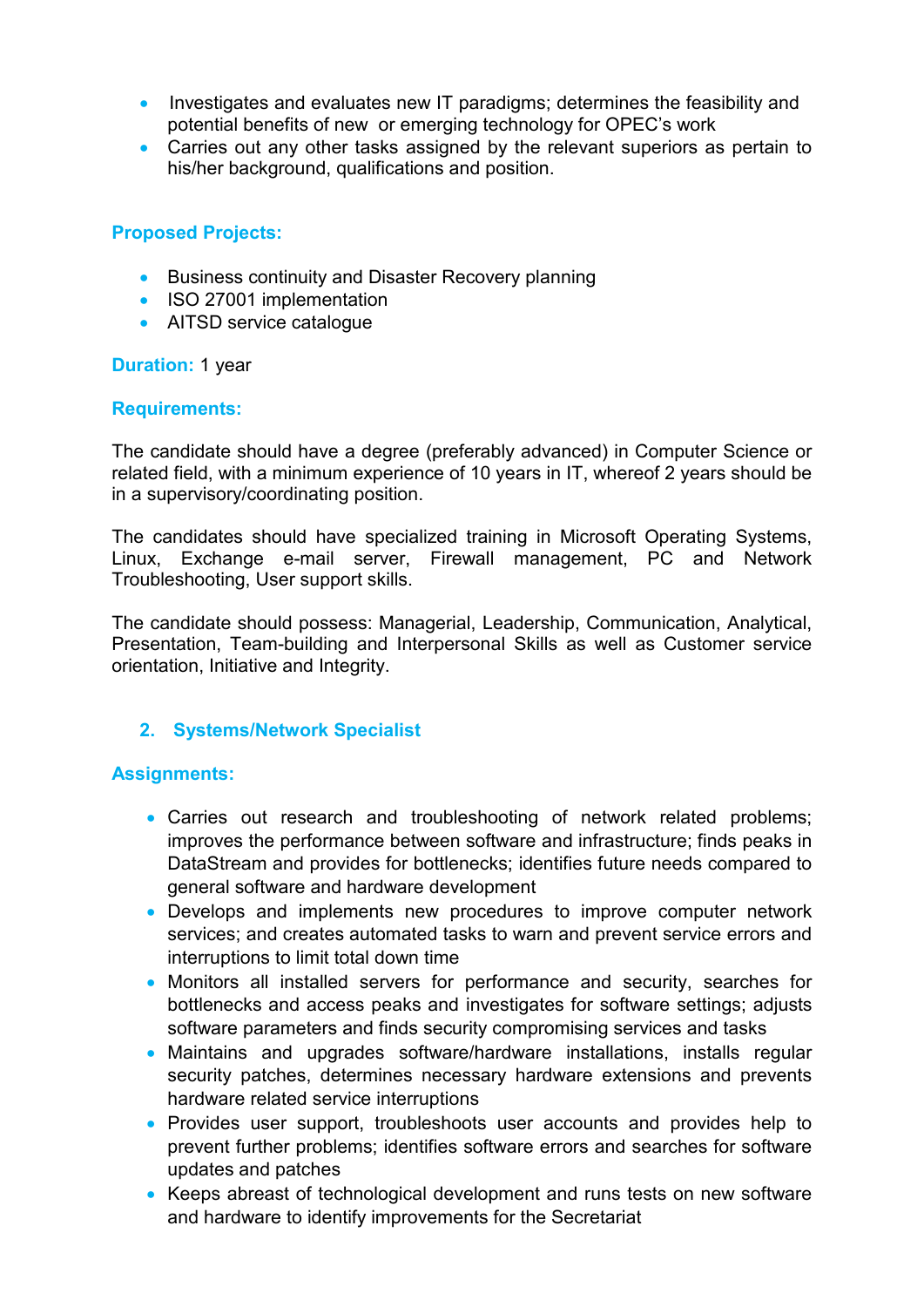- Examines trade magazines and attends computer trade shows to obtain latest information on technology that will benefit the Secretariat
- Carries out any other tasks assigned by the relevant superiors as pertain to his/her background, qualifications and position.

## **Proposed Projects:**

- Enhance Network environment in OPEC
- Implement ISE and virtual networks
- IP telephony upgrade project

## **Duration**: 1 year

## **Requirements:**

The candidate should have a University degree in Computer Science, Information Technology or other science studies related to information technology. Professional certification in network operating systems and related technologies (Preferably Microsoft O.S.) highly preferable.

The candidate should have a minimum of 4 years' experience, with specialized training in Network and Systems Administration, CISCO and VMware, Exchange email server, Firewall concepts, Computer Hardware, Video Conferencing.

The candidate should have: Communication, Analytical, Presentation and Interpersonal skills as well as Customer service orientation, Initiative and Integrity.